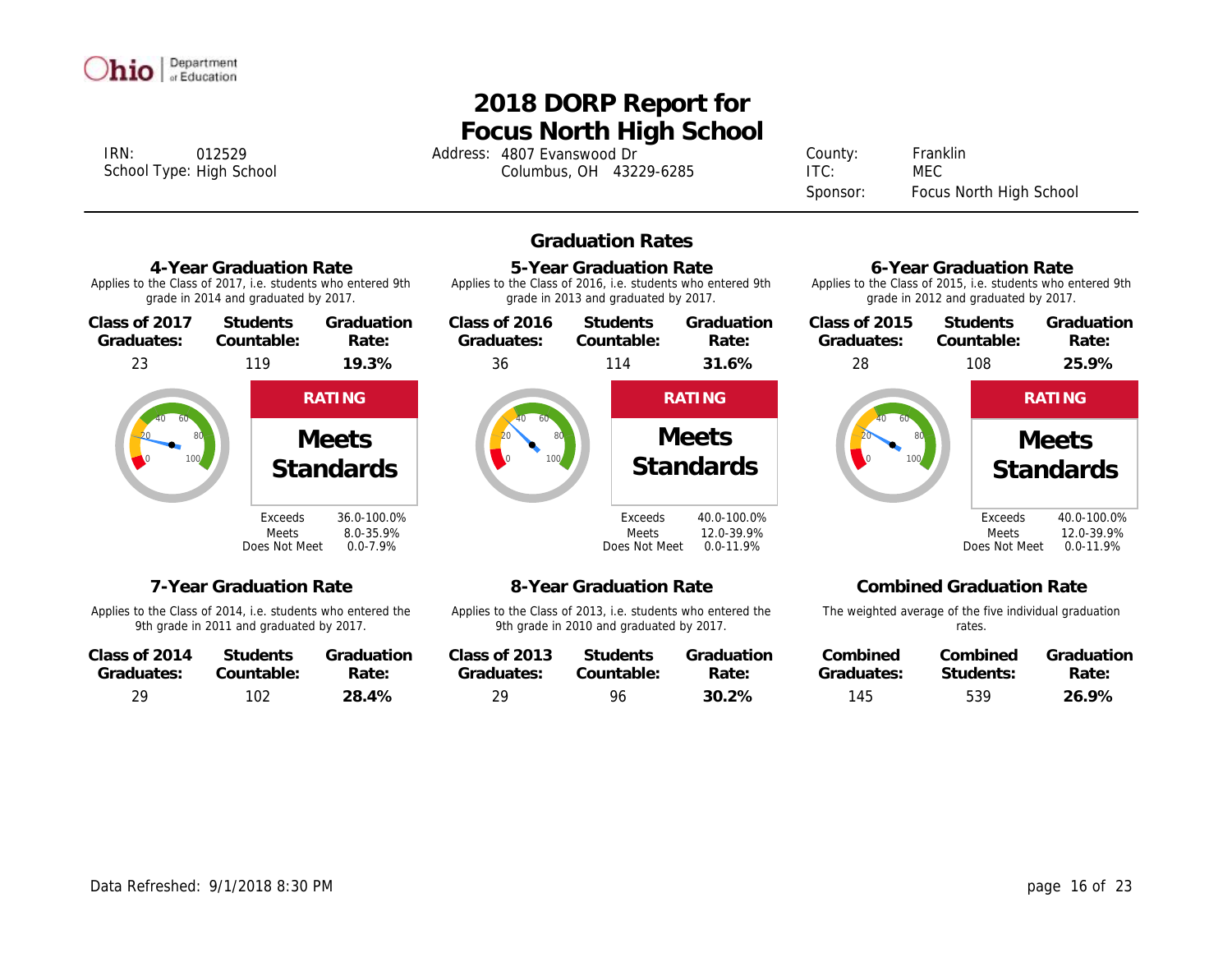

# **High School Assessment Test Passage Rate**

The test passage rate is the percent of students in 12th grade or nearing 22 years old who have passed all required high school assessments.



| <b>Progress Score</b> |                                                                 |                  |  |  |  |  |  |  |  |  |
|-----------------------|-----------------------------------------------------------------|------------------|--|--|--|--|--|--|--|--|
| Reading               | <b>Mathematics</b>                                              | Overall          |  |  |  |  |  |  |  |  |
| <b>Meets</b>          | <b>Meets</b>                                                    | <b>Meets</b>     |  |  |  |  |  |  |  |  |
| <b>Standards</b>      | <b>Standards</b><br>Exceeds<br>$2.00$ and up                    | <b>Standards</b> |  |  |  |  |  |  |  |  |
|                       | $-2.00$ to 1.99<br><b>Meets</b><br>Does Not Meet<br>below -2.00 |                  |  |  |  |  |  |  |  |  |
|                       |                                                                 |                  |  |  |  |  |  |  |  |  |
|                       | <b>Meets</b>                                                    |                  |  |  |  |  |  |  |  |  |

**Standards**

**Progress** This measures the progress for all students in math and reading.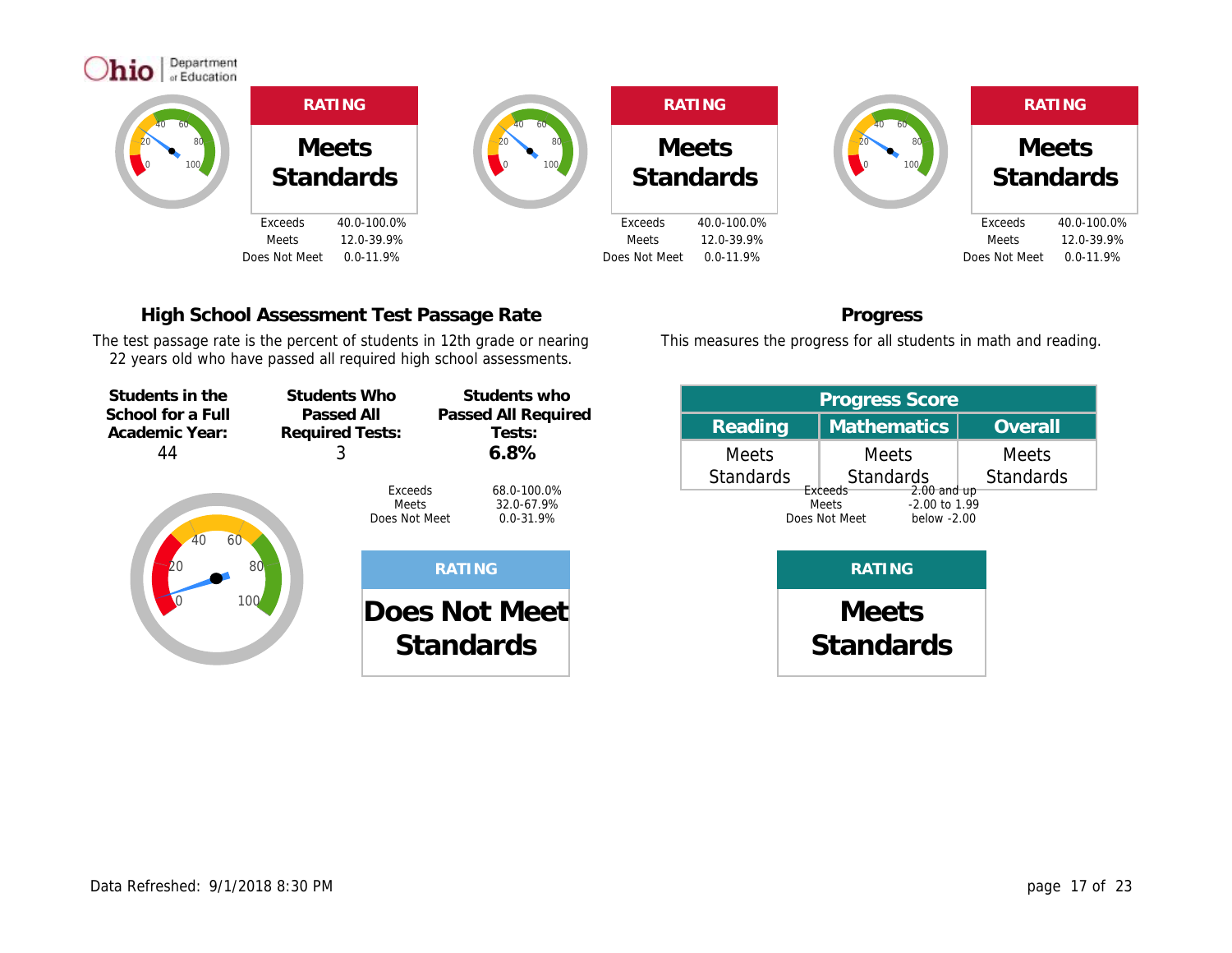

## **Other Student Outcome Data**

**Denominator (Graduation Cohort for 2013 -** 233 **2017):**

|                               | Student $#$ | Pct     |
|-------------------------------|-------------|---------|
| <b>Industry Credentials</b>   |             | $0.0^-$ |
| Post-Secondary Credits Earned |             | $0.0^-$ |



## **Annual Measurable Objectives**

The Annual Measurable Objectives score is determined using multiple data points. For each student subgroup, the school's results are compared to the statewide Annual Measurable Objectives (AMOs). "Points" are earned based on how the school compared to the AMO, to their results last year (improvement), and to how far they were from meeting the AMO (the "gap"). These points are averaged to determine a preliminary score and rating, which may be demoted if certain minimum performance requirements are not met.

| Subgroup                          | lMetricsl | <b>Took</b><br>est <sup>.</sup><br># | Perf<br>Index | Goal | Æ<br>Goal | LT<br>Gap | <b>Took</b><br><b>Test</b><br>1 Y<br># | Perf<br>Index<br>LY | mprovel   | LТ<br>Gap<br>Close<br>% | <b>VA</b><br>Gain<br>Index | <b>IPoints</b> |
|-----------------------------------|-----------|--------------------------------------|---------------|------|-----------|-----------|----------------------------------------|---------------------|-----------|-------------------------|----------------------------|----------------|
| <b>All Students</b>               |           | 29                                   | 41.613        | 83.8 | 100.0     | 58.4      | 34                                     | 37.674              | 3.9       | 6.7%                    | $\Omega$                   | 67.5           |
| Am. Indian or Alaskan Native      |           | $\Omega$                             | NC.           | 78.6 | 88.1      | NC        | $\Omega$                               | NC.                 | NC        | NC                      | NC.                        | <b>NR</b>      |
| Asian or Pacific Islander         |           |                                      | NC.           | 92.4 | 95.8      | NC        | $\Omega$                               | NC.                 | <b>NC</b> | NC                      | NC.                        | <b>NR</b>      |
| Black, Non-Hispanic               |           | 18                                   | NC.           | 63.4 | 79.7      | NC        | 21                                     | <b>NC</b>           | <b>NC</b> | NC                      | NC.                        | <b>NR</b>      |
| Hispanic                          |           | O                                    | NC.           | 71.8 | 84.4      | NC        | $\Omega$                               | <b>NC</b>           | <b>NC</b> | <b>NC</b>               | NC.                        | <b>NR</b>      |
| Multiracial                       |           | 2                                    | NC.           | 78.3 | 88.0      | NC        | $\overline{2}$                         | NC.                 | <b>NC</b> | NC                      | NC.                        | <b>NR</b>      |
| White, Non-Hispanic               |           | 8                                    | <b>NC</b>     | 86.3 | 92.4      | NC        | 11                                     | NC.                 | <b>NC</b> | NC                      | NC.                        | <b>NR</b>      |
| Economic Disadvantage             |           | 29                                   | 41.613        | 70.8 | 83.8      | 42.2      | 34                                     | 37.674              | 3.9       | 9.3%                    | $\Omega$                   | 93.4           |
| <b>English Learner</b>            |           |                                      | <b>NC</b>     | 65.6 | 80.9      | NC        | 3                                      | <b>NC</b>           | <b>NC</b> | NC                      | NC.                        | <b>NR</b>      |
| <b>Students with Disabilities</b> |           | 8                                    | NC.           | 57.3 | 76.3      | NC        | 11                                     | NC.                 | <b>NC</b> | <b>NC</b>               | NC.                        | <b>NR</b>      |

# **AMO - English Language Arts Proficiency**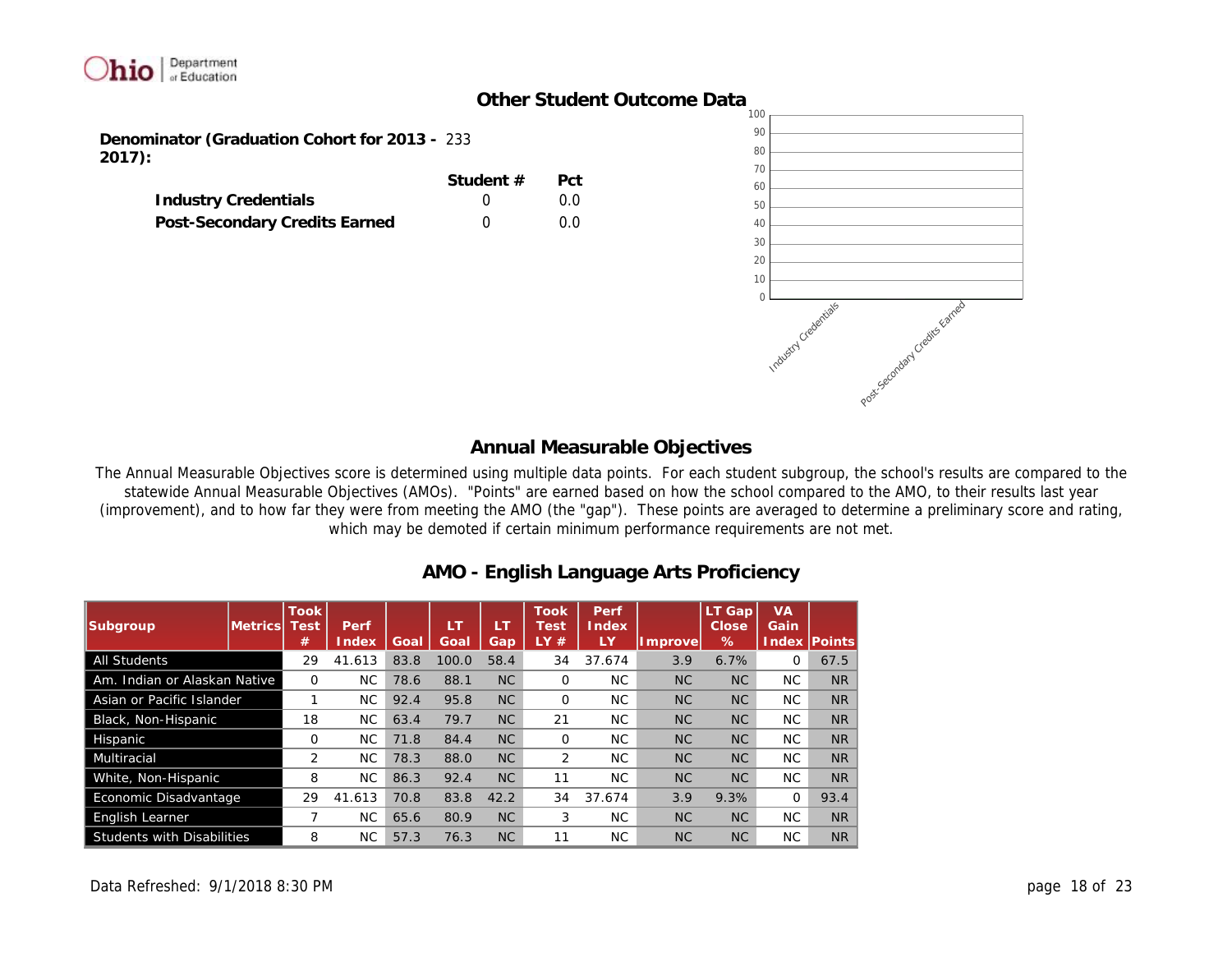

**Total of Subgroup Points: 160.8**

**Possible Subgroup Points: 200.0**

#### **English Language Arts Points Earned (Total / Possible): 80.4**

1. If Perf Index is greater than the (Short Term) Goal, then 100.0 points are earned and the Long Term Gap is N/A. If not, the LT Gap is the difference between Perf Index and the Long Term Goal. Subgroups of less than 25 students are Not Rated (NR).

2. A full 100.0 points are also awarded if the single year Value Added Gain Index for the subgroup is at least 1.0.

3. Otherwise, LT Gap Close % = (Improv / LT Gap) \* 100., and the points awarded are LT Gap Close % \* 10. It is impossible to earn more than 100 or less than zero points.

4. After all subgroup points have been calculated, they are added together. The total is divided by the maximum points possible (100 x number of subgroups that were not NR) to determine the final points for Reading.

| Subgroup                          | Metrics | <b>Took</b><br>⊺est<br># | Perf<br>Index | Goal | ÆT<br>Goal | Gap  | <b>Took</b><br>Test<br><b>AY</b><br># | Perf<br>Index<br>LY | mprovel   | LT Gap<br>Close<br>% | <b>VA</b><br>Gain<br>ndex | lPoints   |
|-----------------------------------|---------|--------------------------|---------------|------|------------|------|---------------------------------------|---------------------|-----------|----------------------|---------------------------|-----------|
| <b>All Students</b>               |         | 39                       | 35.208        | 84.2 | 100.0      | 64.8 | 19                                    | NC.                 | 0.0       | 0.0%                 | $\Omega$                  | 0.0       |
| Am. Indian or Alaskan Native      |         | O                        | <b>NC</b>     | 76.8 | 87.1       | NC   | $\Omega$                              | NC.                 | <b>NC</b> | <b>NC</b>            | NC.                       | <b>NR</b> |
| Asian or Pacific Islander         |         | O                        | <b>NC</b>     | 97.8 | 98.8       | NC   | $\Omega$                              | NC.                 | <b>NC</b> | <b>NC</b>            | NC.                       | <b>NR</b> |
| Black, Non-Hispanic               |         | 26                       | 32.059        | 61.3 | 78.5       | 46.4 | 11                                    | NC.                 | 0.0       | 0.0%                 | $\Omega$                  | 0.0       |
| Hispanic                          |         |                          | <b>NC</b>     | 72.3 | 84.6       | NC   | $\Omega$                              | NC.                 | <b>NC</b> | <b>NC</b>            | NC.                       | <b>NR</b> |
| Multiracial                       |         | 2                        | <b>NC</b>     | 77.7 | 87.6       | NC   |                                       | NC.                 | <b>NC</b> | <b>NC</b>            | <b>NC</b>                 | <b>NR</b> |
| White, Non-Hispanic               |         | 10                       | <b>NC</b>     | 87.6 | 93.1       | NC   |                                       | NC.                 | NC        | <b>NC</b>            | <b>NC</b>                 | <b>NR</b> |
| Economic Disadvantage             |         | 39                       | 35.208        | 71.1 | 84.0       | 48.8 | 19                                    | NC.                 | 0.0       | 0.0%                 | $\Omega$                  | 0.0       |
| English Learner                   |         | 5                        | <b>NC</b>     | 70.1 | 83.4       | NC   |                                       | NC.                 | NC        | <b>NC</b>            | NC.                       | <b>NR</b> |
| <b>Students with Disabilities</b> |         | 11                       | NC.           | 58.2 | 76.8       | NC   | 2                                     | NC.                 | <b>NC</b> | <b>NC</b>            | NC.                       | <b>NR</b> |

#### **AMO - Math Proficiency**

- **Total of Subgroup Points: 0.0**
- **Possible Subgroup Points: 300.0**
- **Math Points Earned (Total / Possible): 0.0**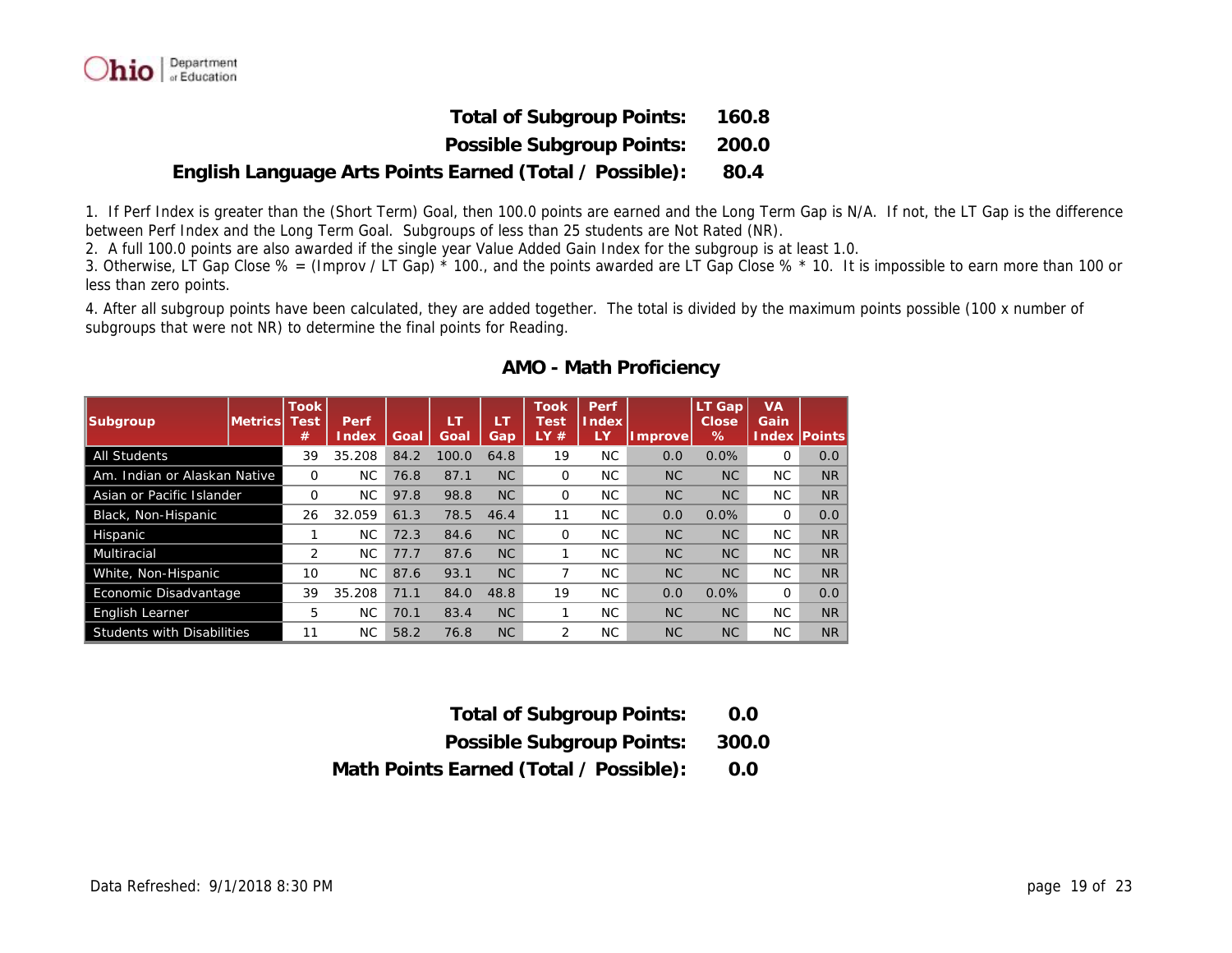

1. If Perf Index is greater than the (Short Term) Goal, then 100.0 points are earned and the Long Term Gap is N/A. If not, the LT Gap is the difference between Perf Index and the Long Term Goal. Subgroups of less than 25 students are Not Rated (NR).

2. A full 100.0 points are also awarded if the single year Value Added Gain Index for the subgroup is at least 1.0.

3. Otherwise, LT Gap Close  $% = (Improv / LT Gap)^*100.$ , and the points awarded are LT Gap Close  $% *10.$  It is impossible to earn more than 100 or less than zero points.

4. After all subgroup points have been calculated, they are added together. The total is divided by the maximum points possible (100 x number of subgroups that were not NR) to determine the final points for Math.

| Subgroup                          | #              | lMetricsIGradsINon-GradsIStudentsI<br># | Cohort<br>#    | Grad<br>Rate<br>% | Goal | Gap  | #  | Grads Non-Grads <br>LY# | Cohort<br><b>Students</b><br># LY | Grad<br>Rate<br>LY % | mprove Points |                |
|-----------------------------------|----------------|-----------------------------------------|----------------|-------------------|------|------|----|-------------------------|-----------------------------------|----------------------|---------------|----------------|
| <b>All Students</b>               | 23             | 96                                      | 119            | 19.3              | 85.0 | 73.7 | 29 | 84                      | 113                               | 25.7                 | (6.4)         | 0.0            |
| Am. Indian or Alaskan Native      | $\Omega$       |                                         |                | NC.               | 78.8 | NC   | 0  |                         | Ω                                 | NC.                  | NC            | N <sub>R</sub> |
| Asian or Pacific Islander         | $\overline{2}$ |                                         | 9              | NC.               | 88.8 | NC   | 4  | 8                       | 12                                | <b>NC</b>            | <b>NC</b>     | N <sub>R</sub> |
| Black, Non-Hispanic               | 15             | 65                                      | 80             | 18.8              | 68.5 | 63.7 | 17 | 50                      | 67                                | 25.4                 | (6.6)         | 0.0            |
| Hispanic                          | O              |                                         | $\overline{2}$ | NC.               | 74.8 | NC   |    | 5                       | 6                                 | NC.                  | <b>NC</b>     | <b>NR</b>      |
| Multiracial                       | 2              |                                         | 9              | NC.               | 79.9 | NC   | 2  |                         | 4                                 | <b>NC</b>            | NC            | <b>NR</b>      |
| White, Non-Hispanic               | 4              | 14                                      | 18             | NC.               | 88.5 | NC   | 5  | 19                      | 24                                | NC.                  | NC            | <b>NR</b>      |
| Economic Disadvantage             | 23             | 94                                      | 117            | 19.7              | 74.3 | 66.0 | 29 | 84                      | 113                               | 25.7                 | (6.0)         | 0.0            |
| <b>English Learner</b>            | 10             | 21                                      | 31             | 32.3              | 59.0 | 44.9 | 12 | 12                      | 24                                | 50.0                 | 0.0           | 0.0            |
| <b>Students with Disabilities</b> | 3              | 13                                      | 16             | NC.               | 72.3 | NC   | 2  | 20                      | 22                                | <b>NC</b>            | NC            | N <sub>R</sub> |

| AMO - Graduation Rate |  |
|-----------------------|--|
|                       |  |

**Total of Subgroup Points: 0.0 Possible Subgroup Points: 400.0 Graduation Rate Points Earned (Total / Possible): 0.0**

1. If [Grad Rate %] is greater than the Goal, then 100.0 points are earned and the Gap is not applicable (N/A). If not, the Gap is the difference between [Grad Rate %] and the Goal. Subgroups of less than 30 students are Not Rated (NR).

2. Improvement from last year's result is [Grad Rate %] minus [Grad Rate LY %]. If Improvement is greater than the Gap, then 100.0 points are earned. 3. Otherwise, partial points are awarded using the formula (Improvement / Gap) \* 100. It is impossible to earn more than 100 or less than zero points. 4. After all subgroup points have been calculated, they are added together. The total is divided by the maximum points possible (100 x number of subgroups that were not NR) to determine the final points for Graduation Rate.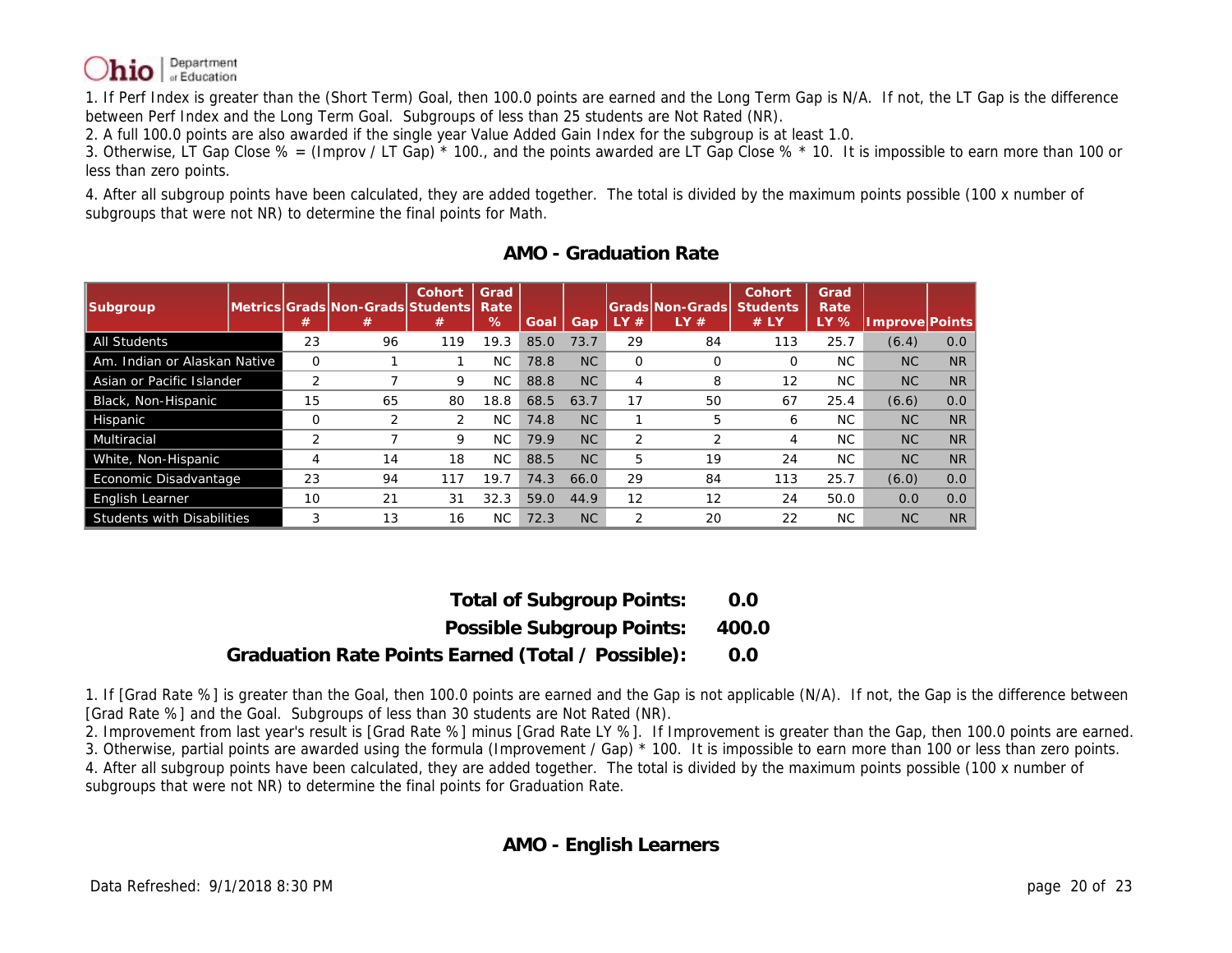

1) Please note that intermediate calculations are not rounded. Although three decimal places are displayed in this table, \*all\* decimal places are used internally until the final calculation, where the final points earned are rounded to one decimal place.

2) If the gap improvement is more than 10%, so the maximum 100 points have been earned.

# **AMO - Preliminary Score**

The preliminary score is the average of the English Language Arts, Math, and Graduation Rate from the preceding pages. The result is applied to the rating scale to determine a prelininary rating.

| English Language Arts Points: 80.4 |      | Rating Scale:                                   | <b>Preliminary Rating:</b> |
|------------------------------------|------|-------------------------------------------------|----------------------------|
| Math Points:                       | -N.N | Exceeds Standards 36.0 - 100.0%                 |                            |
| <b>Graduation Rate Points:</b>     | 0.0  | Meets Standards 1.0 - 35.9%                     | Meets Standards            |
| English Learner Points:            | 0.0  |                                                 |                            |
| Preliminary Score: 26.8            |      | Does Not Meet $0.0 - 0.9\%$<br><b>Standards</b> |                            |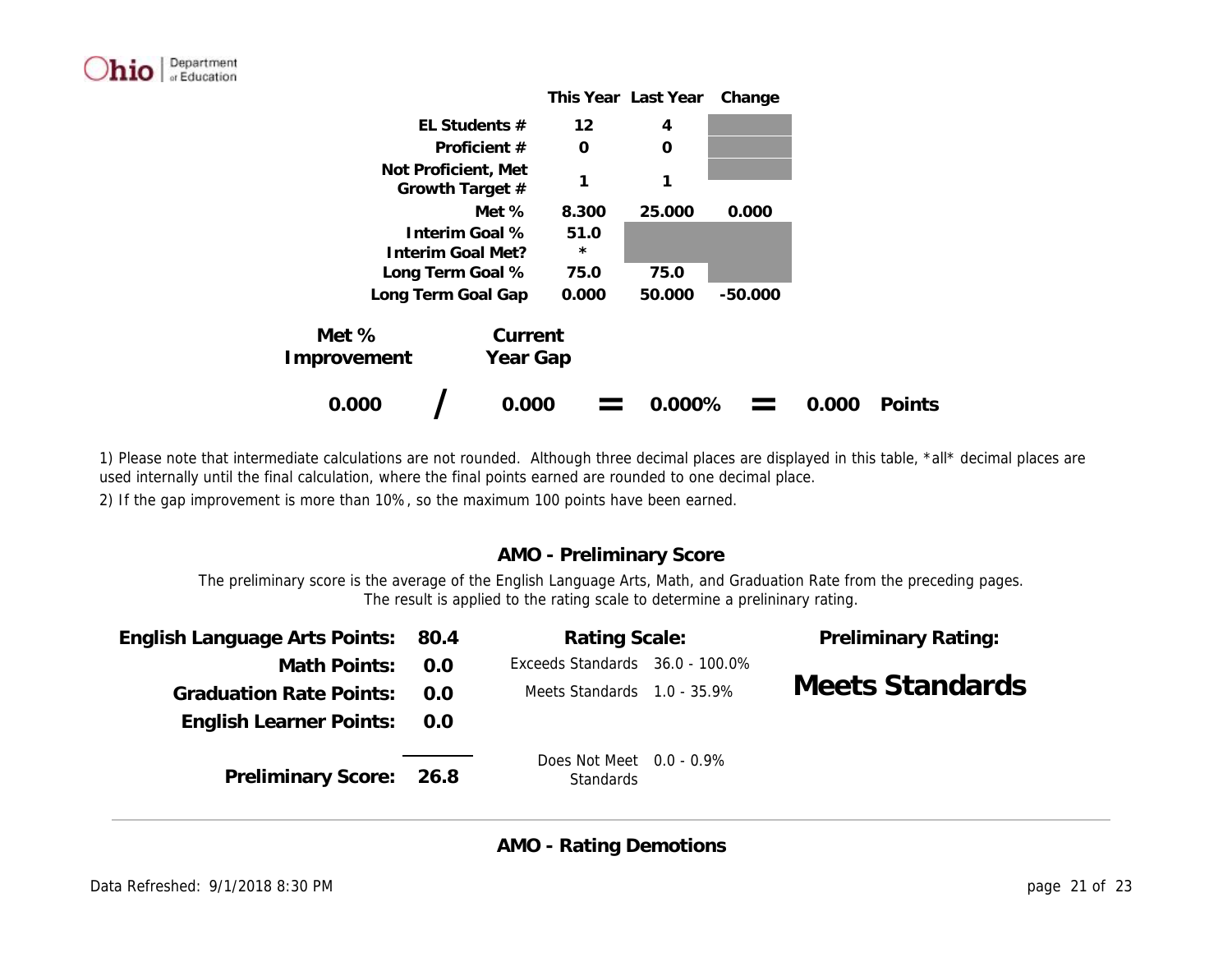

The minimum Participation Rate is 95.0%. If any subgroup does not meet this requirement in either English Language Arts or Math, a rating demotion occurs. Participation Rate is not calculated if a subgroup does not have at least 40 students required to take the test.

| Subgroup                          | Metrics <b> </b> | Required to<br>Participate<br># | #   | Participated Participation<br>Rate % |
|-----------------------------------|------------------|---------------------------------|-----|--------------------------------------|
| <b>All Students</b>               |                  | 83                              | 83  | 100.0                                |
| Am. Indian or Alaskan Native      |                  |                                 | ( ) | <b>NC</b>                            |
| Asian or Pacific Islander         | 12               | 12                              | NC. |                                      |
| Black, Non-Hispanic               |                  | 41                              | 41  | 100.0                                |
| Hispanic                          |                  | 3                               | 3   | NC.                                  |
| Multiracial                       |                  | 6                               | 6   | NC.                                  |
| White, Non-Hispanic               |                  | 21                              | 21  | NC.                                  |
| Economic Disadvantage             |                  | 82                              | 82  | 100.0                                |
| English Learner                   |                  | 25                              | 25  | <b>NC</b>                            |
| <b>Students with Disabilities</b> |                  | 17                              | 17  | <b>NC</b>                            |

### *English Language Arts Math*

 $\sum_{\text{in } \text{Equation}}$ 

| Subgroup                          | Metricsl | Required to<br>Participate<br># | #   | Participated Participation<br>Rate % |
|-----------------------------------|----------|---------------------------------|-----|--------------------------------------|
| <b>All Students</b>               |          | 114                             | 114 | 100.0                                |
| Am. Indian or Alaskan Native      |          |                                 |     | <b>NC</b>                            |
| Asian or Pacific Islander         |          | 12                              | 12  | NC.                                  |
| Black, Non-Hispanic               |          | 63                              | 63  | 100.0                                |
| Hispanic                          |          | 6                               | 6   | <b>NC</b>                            |
| Multiracial                       |          | 6                               | 6   | NC.                                  |
| White, Non-Hispanic               |          |                                 | 27  | 100.0                                |
| Economic Disadvantage             |          | 113                             | 113 | 100.0                                |
| English Learner                   |          | 28                              | 28  | 100.0                                |
| <b>Students with Disabilities</b> |          | 25                              | 25  | 100.0                                |

## **AMO - Final Score and Rating**

If a rating demotion is required, then the preliminary score is reduced by 5.0 points to determine the final score. The final score is applied to the rating scale to determine the final rating.

| <b>Preliminary Rating:</b><br>Meets Standards | Demotion<br>Required? | Final Score: | Rating Scale:<br>Exceeds Standards 36.0 - 100.0% | RATING          |
|-----------------------------------------------|-----------------------|--------------|--------------------------------------------------|-----------------|
|                                               | No                    | 26.8         |                                                  | Meets Standards |
|                                               |                       |              | Meets Standards 1.0 - 35.9%                      |                 |
|                                               |                       |              | Does Not Meet 0.0 - 0.9%<br><b>Standards</b>     |                 |

**Overall Rating for the Dropout Recovery School**